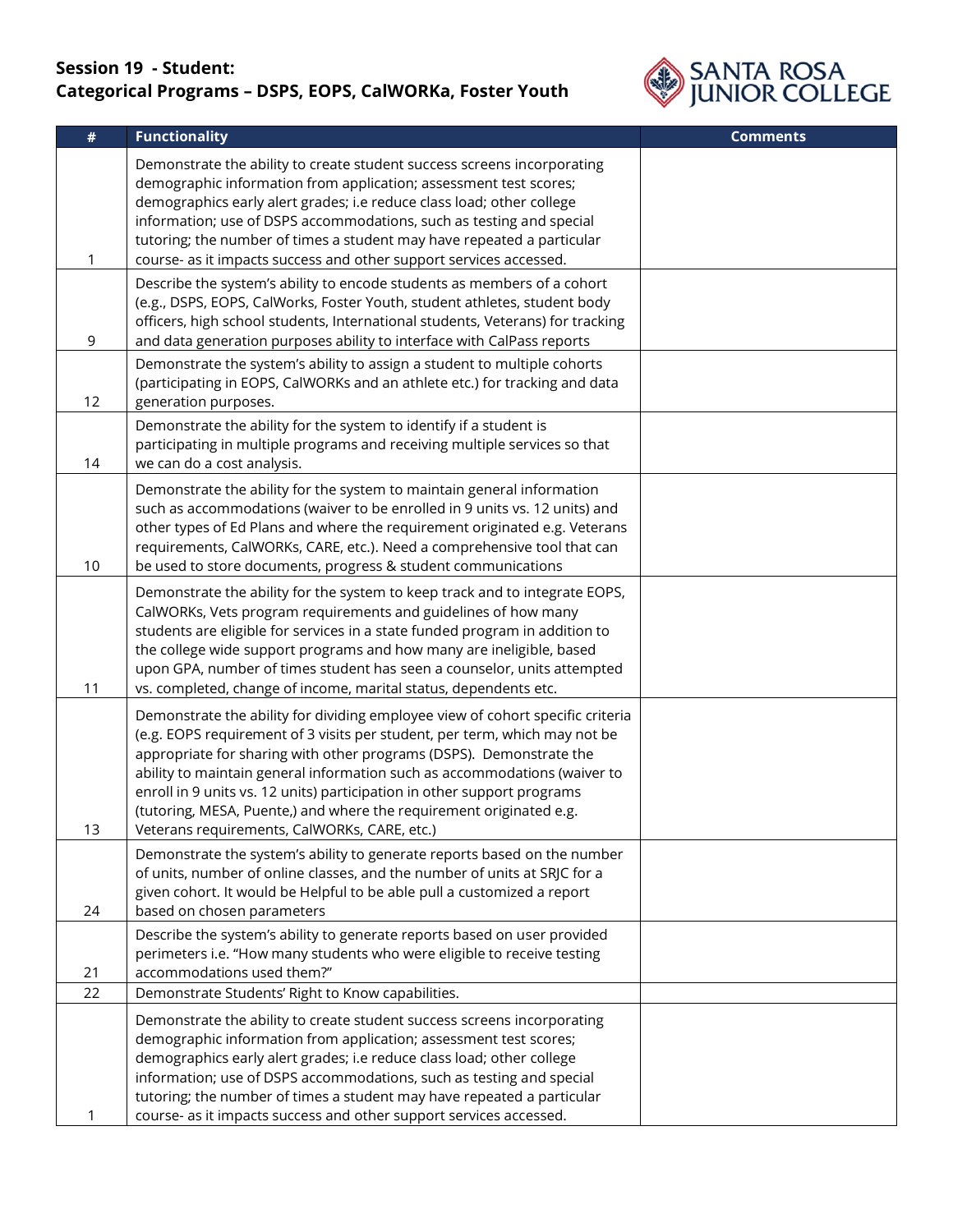|             | Demonstrate the ability for the system to tell the student what the next step<br>in the enrollment process based on the information available on their<br>application or coded in on their record. (i.e. To Do list, including items such<br>as missing transcripts, financial aid documents, admission paperwork,<br>evaluation request form). This could include specific populations, such as<br>DSPS, EOPS, Foster Youth, CalWorks). We would like to see easier access<br>between departments on some shared items. Ideally, it would be helpful for<br>example if EOPS is requiring transcripts and the student submits them to<br>Admissions & Records as required, EOPS gets a communication of task |  |
|-------------|--------------------------------------------------------------------------------------------------------------------------------------------------------------------------------------------------------------------------------------------------------------------------------------------------------------------------------------------------------------------------------------------------------------------------------------------------------------------------------------------------------------------------------------------------------------------------------------------------------------------------------------------------------------------------------------------------------------|--|
| 2           | completed if created by EOPS. This would include other documents or<br>information we share including foster youth verifications that are required<br>for Foster Youth Programs, Financial Aid & Admissions & Records and at<br>times all collected and stored differently.                                                                                                                                                                                                                                                                                                                                                                                                                                  |  |
| $\mathsf 3$ | Demonstrate the ability to track compliance with special program<br>requirements (e.g. number of EOPS counseling appointments, EOPS mid<br>semester progress reports). Enable user to change unit requirements and<br>ability to modify unit requirements on individual circumstances (we have<br>that capability now, do not want to lose) is needed.                                                                                                                                                                                                                                                                                                                                                       |  |
| 4           | Demonstrate the ability to track services provided to special programs (e.g.<br>meal cards, books). This should include the ability to add case notes by<br>program and include different permissions on what is viewed within the<br>department - We would like to have a place to store notes.                                                                                                                                                                                                                                                                                                                                                                                                             |  |
| 5           | Demonstrate how the system enables early alerts with respect to Instructor,<br>Counselor, Advisor, and Director reports about a student's performance.<br>Demonstrate the ability to smoothly generate reports from web-based<br>(canvas) into early alert format and link referral forms or resource pages.                                                                                                                                                                                                                                                                                                                                                                                                 |  |
| 6           | Demonstrate the ability for the system to provide warnings to students<br>when they are short from completing their special program(s)<br>requirements, which may interfere with their progress; and tell them which<br>services can assist them. Clearly communicate the probation/ warning<br>guideline. What deficiency i.e minimum units, appointments, workshops,<br>hours, progress towards goal, completion rate. How can we provide more<br>information to the student from SIS? (User friendly student facing interface)                                                                                                                                                                            |  |
| 8           | Demonstrate the ability to track follow up efforts for those students who<br>receive early alerts by: special populations, ethnicity, GPA ranges, majors,<br>high school last attended, gender, probation status, resources                                                                                                                                                                                                                                                                                                                                                                                                                                                                                  |  |
| 17          | Demonstrate the system's ability to track and share student referrals and<br>produce reports based on activity. We would like to include all learning<br>communities in this referral group.                                                                                                                                                                                                                                                                                                                                                                                                                                                                                                                 |  |
| 25          | Demonstrate the ability for communicating with students via email, text<br>messaging, etc. and change of password every semester or academic year.                                                                                                                                                                                                                                                                                                                                                                                                                                                                                                                                                           |  |
| 16          | Demonstrate the ability for the system to alert the student that they are<br>ineligible for certain services due to lack of meeting requirements such as<br>missing elements of SSSP requirements. Link resources for corrective action<br>or individual with ability to schedule or provide intervention.                                                                                                                                                                                                                                                                                                                                                                                                   |  |
| 7           | Demonstrate the ability for the system to alert students that book vouchers<br>are ready. Alert should also include the availability grants, bus passes, meal<br>tickets, gas cards, program campus tours etc. Available to see what has<br>been awarded within all of our programs, since they all come from different<br>funds and there is overlap with students.                                                                                                                                                                                                                                                                                                                                         |  |
| 15          | Describe the system's ability to track students who receive special<br>counseling or other services from special programs (e.g., EOPS, DSPS,<br>athletics, international students, Veterans, CalWorks)                                                                                                                                                                                                                                                                                                                                                                                                                                                                                                       |  |